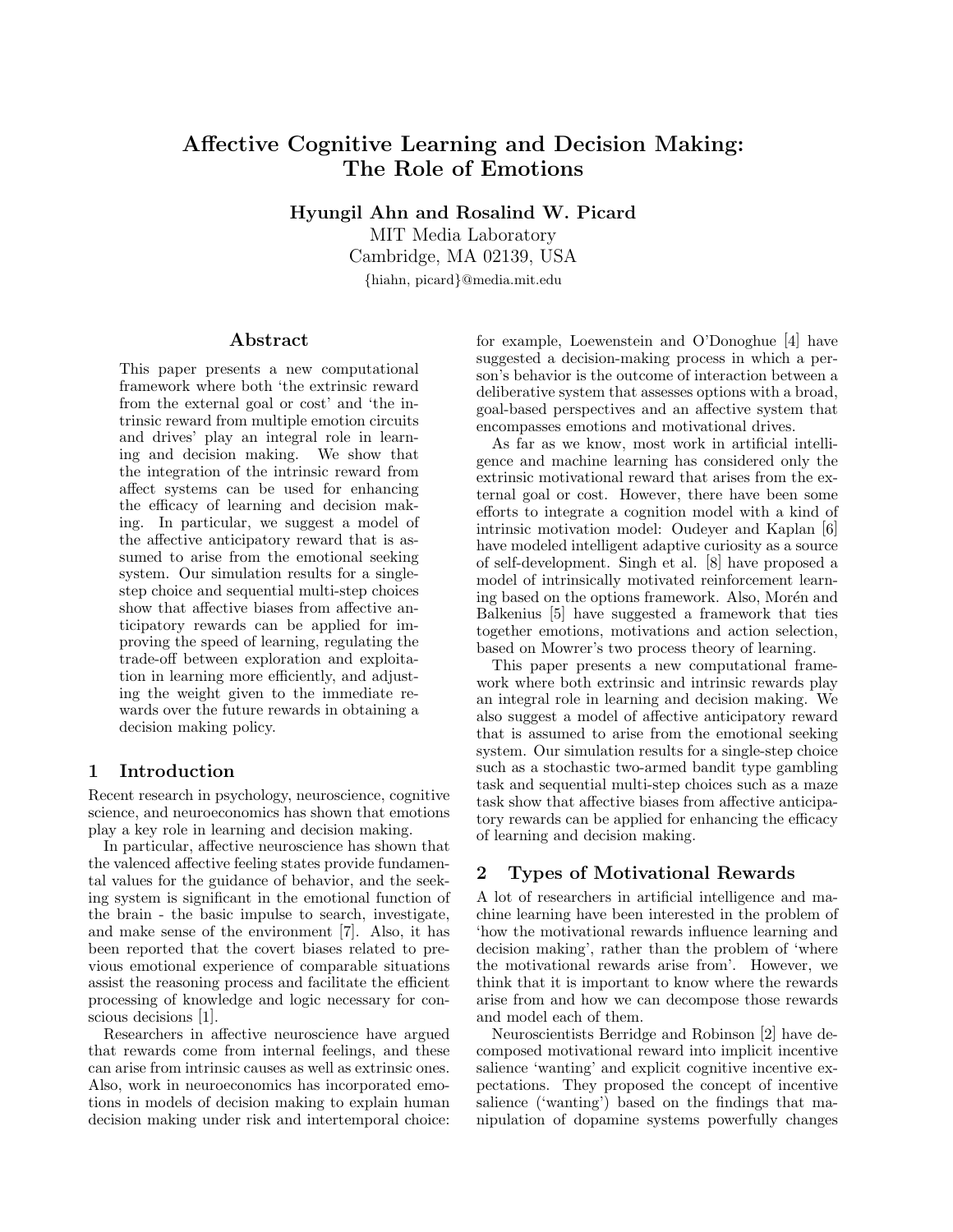motivated behavior. The incentive salience 'wanting' refers to an underlying implicit and objective motivation process. They also describe explicit cognitive incentives: known or imagined (cognitive incentive representation), expected to be pleasant (hedonic expectation), subjectively desired and intended to be gained, or known to be obtainable by actions that cause it to occur (understanding of act-outcome causality). Such cognitive incentives are relevant for goal-directed strategies of action.

Loewenstein and Lerner [3] have proposed two different ways in which emotions influence decision making: expected emotions and immediate emotions. Expected emotions consist of predictions about the emotional consequences of decision outcomes. Dominant models of decision making, such as the expected utility model, assume that people attempt to predict the emotional consequences associated with alternative courses of action and then select actions that maximize positive emotions and minimize negative emotions. The second kind of affective influence on decision making consists of immediate emotions that are experienced at the time of decision making. Immediate emotions reflect the combined effects of anticipatory influences and incidental influences: the former arises from contemplating the consequences of the decision itself and the latter arises from factors unrelated the decision.

In the proposed computational framework we decompose rewards into 'the extrinsic reward from the external goal or cost' and 'the intrinsic reward from multiple emotion circuits and drives'. We take the position that emotion is a core critic in reward learning for evaluating environmental stimuli to cope with a variety of survival needs. Moreover, there is not just one circuit for providing emotional value, but Panksepp and others have demonstrated the existence of multiple value-generating systems in mammalian brains [7]. For example, Panksepp emphasizes basic emotion circuits such as a seeking circuit, a play circuit, a rage circuit, a fear circuit, a distress circuit, and others.

We have begun to build a computational model that tries to represent the above ideas by combining a set of intrinsic emotion-like circuits with more traditionally derived extrinsic value representations. While the emotion-like circuits should probably be multiple (as in Panksepp) we begin here by focusing on one of the circuits, the seeking circuit, which is also very similar to Berridge's 'wanting' circuit. The seeking system contributes to our feelings of engagement and excitement as we seek the resource or goal needed for our emotional and bodily states, and also when we pursue the cognitive interests that bring positive existential meanings into our lives [7]. This circuit is also called the expectancy system, the behavioral activation system, or the incentive or appetitive motivational system that mediates 'wanting'.

## 3 The Algorithm

First, we want to define an affective state and a cognitive state for the use in the algorithm. Suppose that a person makes a decision  $d \in D$  for a given vector of environmental stimuli. These stimuli can activate the valenced affective feeling states through multiple emotion circuits and drive systems. We assume that an affective state a denotes these multiple affective feeling states.

Each affect system  $(\theta \in A = \{0, 1, \dots, |A|\})$ , such as emotion circuits or drive systems, is represented by a pair of probabilities  $a_{\theta} = (a_{\theta,1}, a_{\theta,2})$ :  $a_{\theta,1}$  and  $a_{\theta,2}$ , respectively, denote the conditional probabilities of feeling bad and feeling good. The detail is described below.

For simplicity in the current model, we will assume that the sum of the two probabilities is always one. In this paper an affective state is represented by a vector of multiple pairs of probabilities  $a = \{a_{\theta}\}\ = \{a_0, a_1, \cdots, a_{|A|}\}.$  In particular, we focus on the affective anticipatory reward from the seeking circuit  $(\theta = 0)$  in this paper. The two probabilities of feeling bad or good in the seeking circuit are denoted by  $a_0 = (a_{0,1}, a_{0,2}).$ 

We assume that a cognitive state also activated by a vector of environmental stimuli denotes a vector representation of 'a belief state of the world related to the goal of decision making' or 'memories of broader goals [4]'. However, since we only deal with the fully observable world in this paper, a cognitive state  $c$  can be assumed to be a fully observed state of the world.

To explain the cognition, affect and decision-making models, let c, a,  $\overline{d}$ , c' and a', respectively, denote dummy variables for a current cognitive state  $(c)$ , a current affective state  $(a)$ , a current decision  $(d)$  being chosen, a next cognitive state  $(c')$  and a next affective state  $(a')$  after acting upon the current decision.

The cognition model  $Pr(c' | c, d)$  is a cognitive state transition model. In this paper this model can be purely learned by experience and considered a simulation model, but later we will be able to try to incorporate the prior knowledge or other models of cognitive representations into this model. We think that the role of cognition in learning and decision making is very related to complex information processing, future predictions for consequences of a current action and consideration of future delayed rewards in decision making.

The affect model for each emotion circuit or drive system is  $a'_\theta = \Pr(v'_\theta \mid c', c, a_\theta, d)$  where  $v'_\theta$  can take one of two possible states: the feeling-bad state  $(v'_\theta = 1)$  or the feeling-good state  $(v'_\theta = 2)$ . In order to model each affect system, it is important to know more about the unconditioned stimuli and how classical conditioning works to associate the neutral or conditioned stimuli with the unconditioned stimuli for evaluating a biological value. In this paper we only focus on the model of the seeking circuit and also, we assume that the affective anticipatory reward that arises from the emotional seeking circuit can be represented by the two components of valence and arousal, and purely learned by experience. Thus, valence due to seeking is captured by  $a =$  $a_0 = (a_{0,1}, a_{0,2}) = (Pr(\text{feeling bad while seeking}), 1 -$ Pr(feeling bad while seeking)). More details of how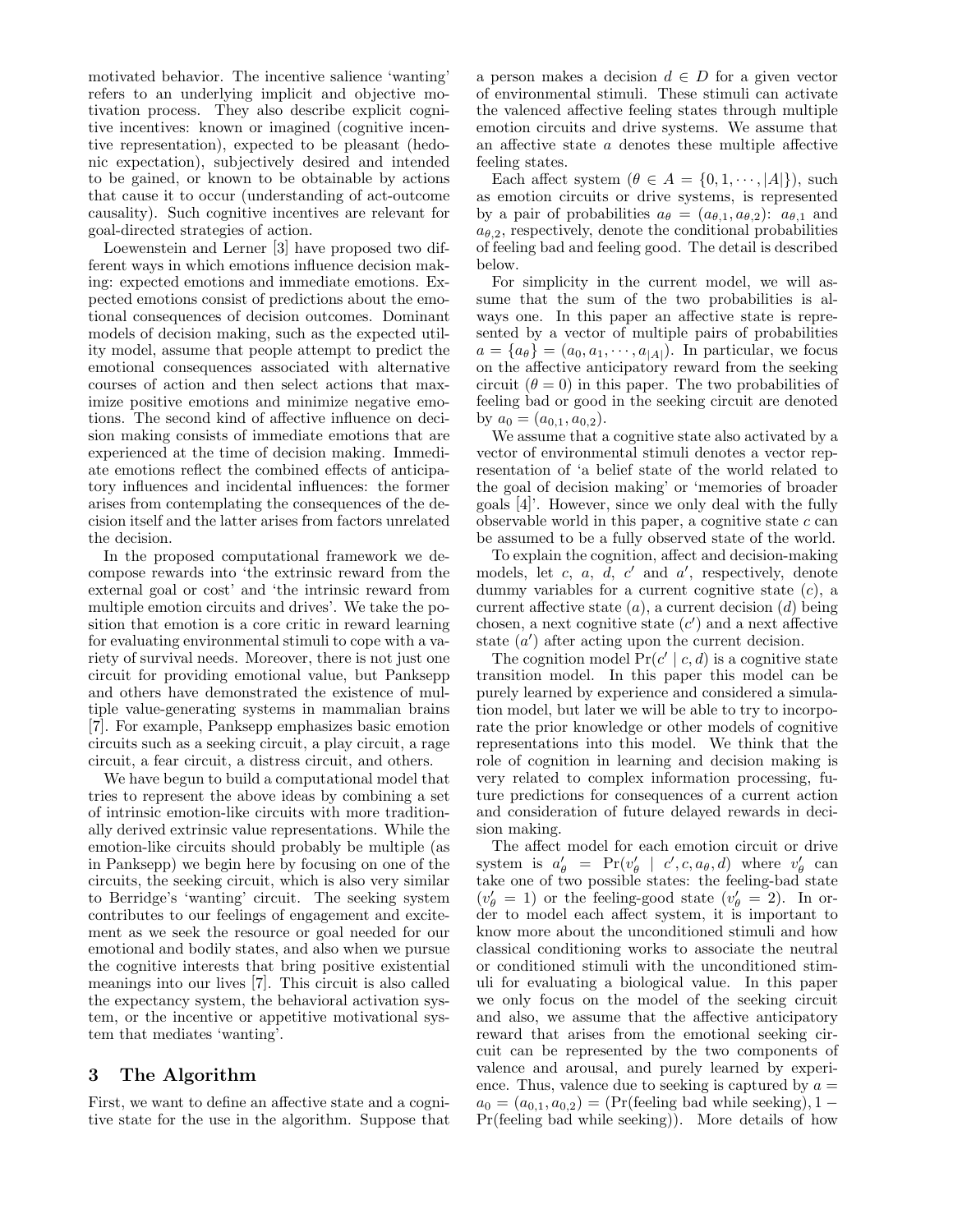this is combined with arousal are given below.

The decision-making model  $Pr(d \mid c, a)$  computes the probability of choosing a decision d conditioned on the current cognitive state  $c$  and the current affective state a, and uses the Boltzmann selection that can easily control the trade-off between exploration and exploitation through the inverse temperature  $\beta$ .

The following algorithm describes an on-line affective and cognitive learning and decision-making algorithm that runs the loop from (STEP 1) to (STEP 8) repeatedly<sup>1</sup>.

In (STEP 1),  $R_0(v'_0 = 1)$  is -1 (the unit reward for the feeling-bad state (1) and  $R_0(v'_0 = 2)$  is  $+1$ (the unit reward for the feeling-good state (2)). In addition,  $\eta_0$  is a varying scale factor controlling the relative influence of the immediate affective anticipatory reward and the long-run rewards. As  $\eta_0$  increases, the influence of the immediate affective anticipatory reward gets strong. Loewenstein and O'Donoghue [4] have mentioned that this kind of scale factor is closely related to the cost of willpower.

We model the affective anticipatory reward by  $\sigma_0(c^t, d^t) \, \sum^{|C|}_{ }$  $\frac{2}{2}$  $R_0(v_0') \Pr(v_0'|c', c^t, a_0^t, d^t) \Pr(c'|c^t, d^t)$ 

 $c' = 1$  $v'_0 = 1$ in (STEP 1) by valence and arousal for the current choice. The arousal increases with increasing uncertainty and is modeled by  $\sigma_0(c^t, d^t)$ . The valence such as feeling good or bad is modeled by the rest part which is positive when the current choice is expected to give the reward greater than the average  $R_{mean}(c^t)$ , and negative when the choice is expected to give the reward less than the average. Depending on whether valence is good or bad, the uncertainty can be interpreted as hope (feeling lucky) or uneasiness (feeling risky).

In (STEP 4), when  $\delta_E$  is positive, the affective state for the same condition (the decision  $d<sup>t</sup>$  and the cognitive state  $c^{t+1}$ ) next time has a higher probability of feeling good. Otherwise, the affective state for the same condition next time has a higher probability of feeling bad.

In (STEP 5),  $\sigma_0(c, d)$  computes the standard deviation of the extrinsic reward distribution when a current cognitive state is  $c$  and a current decision is  $d$ . We assume that this value represents the uncertainty level of choosing the decision at the current cognitive state.

..................................................................................... (STEP 1) For the current cognitive state  $c^t \in C = \{1, \dots, |C|\}$  and the current affective state  $a^t$ , choose a decision  $d^t \in D = \{1, \dots, |D|\}$  from the following distribution and act upon the decision  $d^t$ :

$$
\Pr(d^t|c^t,a^t) := \frac{\exp(\beta Q_{DM}(c^t,a^t,d^t))}{\sum\limits_{d=1}^{\vert D \vert}\exp(\beta Q_{DM}(c^t,a^t,d))}
$$

For all  $d \in D$ , the decision value  $Q_{DM}$  (= the extrinsic value  $Q_{ext}$  + the intrinsic value from affect systems  $\theta \in A = \{0 \text{ (seeking)}, 1, \cdots, |A|\}\$ 

$$
Q_{DM}(c^t, a^t, d) := Q_{ext}(c^t, d) +
$$
  

$$
\sum_{\theta=0}^{|A|} \eta_{\theta} \sigma_{\theta}(c^t, d) \sum_{c'=1}^{|C|} \sum_{v'_{\theta}=1}^{2} R_{\theta}(v'_{\theta}) \Pr(v'_{\theta}|c', c^t, a^t_{\theta}, d) \Pr(c'|c^t, d)
$$

(STEP 2) When the decision  $d^t$  is acted upon, activate a new cognitive state  $c^{t+1} \in C = \{1, \dots, |C|\}$  for new environmental stimuli and obtain the extrinsic reward  $r_{ext}$ 

(STEP 3) The cognition model  $Pr(c'|c, d)$ , the extrinsic reward models  $R_{ext}(c'|c, d)$ ,  $S_{ext}(c'|c, d)$ , and the average reward model  $R_{mean}(c)$  are updated by using an experience tuple  $\langle c^t, d^t, r_{ext}, c^{t+1} \rangle$ .  $R_{mean}(c)$  is the average reward for probably the two best choices  $(d_1 \text{ and } d_2)$  with which the greatest or the second greatest mean reward was given.  $f(c, d, c')$ denotes the number of visits to  $c'$  from  $c$  after  $d$  was acted upon:

$$
f(c^t, d^t, c^{t+1}) \leftarrow f(c^t, d^t, c^{t+1}) + 1
$$
  
\n
$$
\Pr(c'|c^t, d^t) := \frac{f(c^t, d^t, c')}{\sum_{k=1}^{|C|} f(c^t, d^t, k)}
$$
 for all  $c' \in C$   
\n
$$
\gamma = 1/f(c^t, d^t, c^{t+1}),
$$
  
\n
$$
R_{ext}(c^{t+1}|c^t, d^t) \leftarrow R_{ext}(c^{t+1}|c^t, d^t)
$$
  
\n
$$
+ \gamma (r_{ext} - R_{ext}(c^{t+1}|c^t, d^t))
$$
  
\n
$$
S_{ext}(c^{t+1}|c^t, d^t) \leftarrow S_{ext}(c^{t+1}|c^t, d^t)
$$
  
\n
$$
+ \gamma (r_{ext}^2 - S_{ext}(c^{t+1}|c^t, d^t))
$$
  
\n
$$
= \arg \max_{d \in D} \sum_{c'=1}^{|C|} R_{ext}(c'|c^t, d) \Pr(c'|c^t, d)
$$
  
\n
$$
= \arg \max_{d \in D} \sum_{c'=1}^{|C|} R_{ext}(c'|c^t, d) \Pr(c'|c^t, d)
$$

$$
R_{mean}(c^{t})\n= \frac{\sum_{d=d_1,d_2} \left[ \left( \sum_{c'=1}^{|C|} f(c^{t}, d, c') \right) \left( \sum_{c'=1}^{|C|} R_{ext}(c'|c^{t}, d) \Pr(c'|c^{t}, d) \right) \right]}{\sum_{d=d_1,d_2} \left( \sum_{c'=1}^{|C|} f(c^{t}, d, c') \right)}
$$

(STEP 4) Update the affect model:

 $d_1$ 

 $d_2$ 

$$
\delta_E = R_{ext}(c^{t+1}|c^t, d^t) - R_{mean}(c^t)
$$

 $\Pr(v_0' = 1 | c^{t+1}, c^t, a_0^t, d^t) \leftarrow \Pr(v_0' = 1 | c^{t+1}, c^t, a_0^t, d^t) - \epsilon \, \delta_E$  $\Pr(v_0' = 2|c^{t+1}, c^t, a_0^t, d^t) \leftarrow \Pr(v_0' = 2|c^{t+1}, c^t, a_0^t, d^t) + \epsilon \, \delta_E$ 

(STEP 5) Update the uncertainty model:

$$
For all  $c \in C$ ,  $d \in D$   
\n
$$
\mu_0(c, d) = \sum_{c'=1}^{|C|} R_{ext}(c'|c, d) \Pr(c'|c, d)
$$
  
\n
$$
\sigma_0(c, d) = \sum_{c'=1}^{|C|} S_{ext}(c'|c, d) \Pr(c'|c, d) - (\mu_0(c, d))^2
$$
$$

 $<sup>1</sup>(i)$  In particular, we focus on the affective anticipatory</sup> reward from the seeking circuit  $(\theta = 0)$  in this paper. (ii) c, a, d, c' and a' are all dummy variables.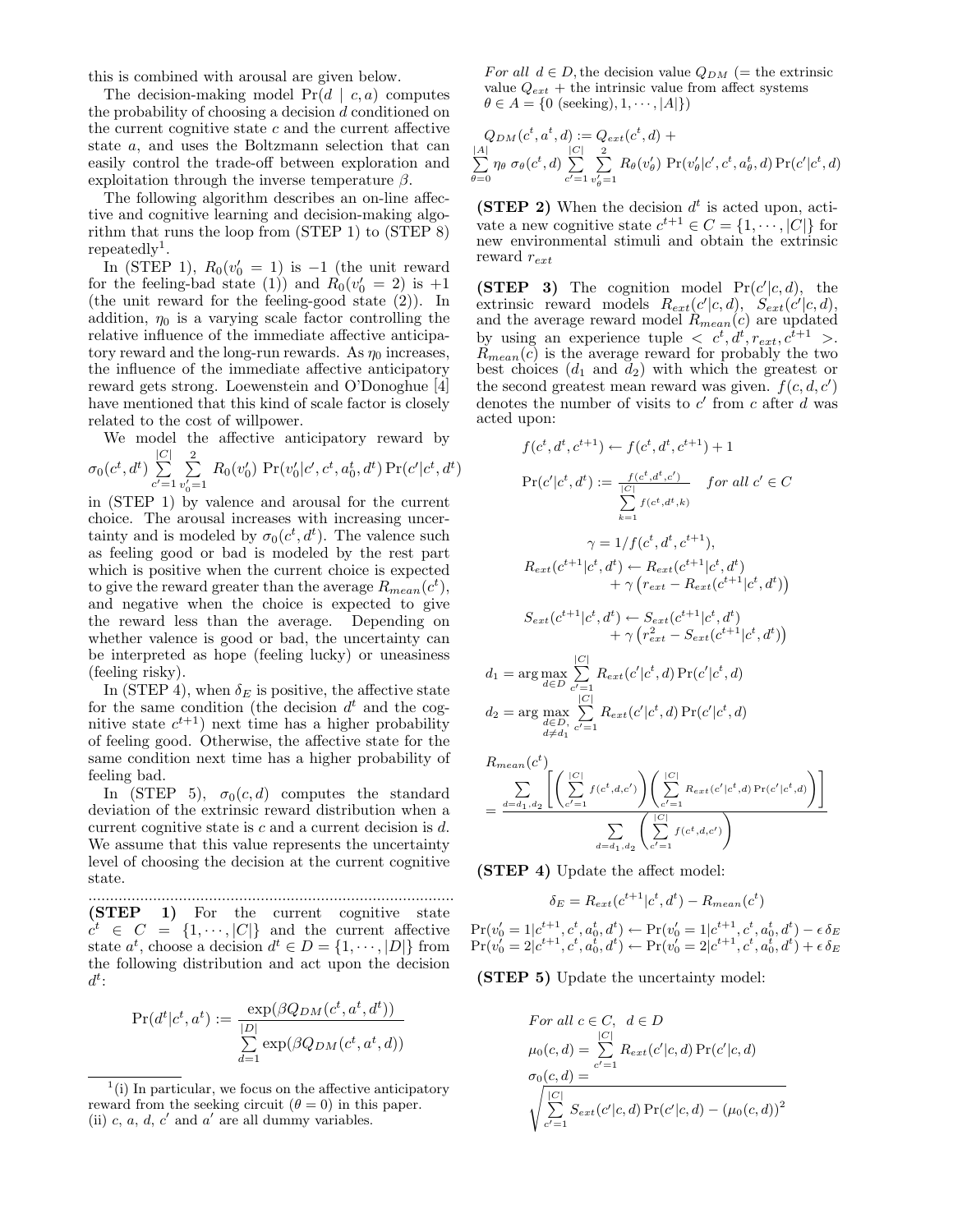(STEP 6) Update the extrinsic decision value:

For all 
$$
c \in C
$$
,  $d \in D$   
\n
$$
Q_{ext}(c,d) := \sum_{c'=1}^{|C|} R_{ext}(c'|c,d) \Pr(c'|c,d)
$$
\n
$$
+ \alpha \sum_{c'=1}^{|C|} \max_{d'} Q_{ext}(c',d') \Pr(c'|c,d)
$$

(STEP 7) Get the new affective state  $a^{t+1}$ :

$$
a^{t+1} = (a_0^{t+1}, a_1^{t+1}, \cdots, a_{|A|}^{t+1})
$$
  
For all  $\theta \in A = \{0, 1, \cdots, |A|\}$   
 $a_{\theta}^{t+1} = \{a_{\theta,1}^{t+1}, a_{\theta,2}^{t+1}\}$ :  
 $a_{\theta,1}^{t+1} = \Pr(v_{\theta}' = 1|c^{t+1}, c^t, a_{\theta}^t, d^t)$   
 $a_{\theta,2}^{t+1} = \Pr(v_{\theta}' = 2|c^{t+1}, c^t, a_{\theta}^t, d^t)$ 

(STEP 8) For the next timestep,

$$
t \leftarrow t + 1
$$

$$
\beta \leftarrow \beta + \beta_{inc}
$$

This affective anticipatory reward model was partly inspired by the experiment by Bechara et al. [1] that made an experiment of the gambling task for two groups of people using the two types of decks of cards which have different reward distributions. Compared with patients with prefrontal damage, normals began to generate anticipatory skin conductance responses (SCRs) whenever they pondered a choice that turned out to be risky, before they knew explicitly that it was a risky choice, whereas patients never developed anticipatory SCRs although some eventually realized which choices were risky. In our model we assume that the normals' anticipatory responses are related to the uncertainty of choosing a decision and the responses can be interpreted as hope or uneasiness for a choice depending on the valence.

Now let's think of a special case in which only the seeking circuit is taken into account out of the affect systems and a new affective state for the seeking circuit  $a'_0$  can be computed by the model  $a'_0$  =  $Pr(v'_0|c', c, d)$  given a new cognitive state  $c'$ , a current cognitive state  $c$  and a current decision  $d$ . In this case the following simpler version of the algorithm can be made: for (STEP 1),

$$
\Pr(d^t|c^t) = \frac{\exp(\beta Q_{DM}(c^t, d^t))}{\sum_{d=1}^{|D|} \exp(\beta Q_{DM}(c^t, d))}
$$
\n
$$
For all  $d \in D$
$$
\n
$$
Q_{DM}(c^t, d) := Q_{ext}(c^t, d)
$$
\n
$$
+ \eta_0 \sigma_0(c^t, d) \sum_{c'=1}^{|C|} \sum_{v'_0=1}^2 R_0(v'_0) \Pr(v'_0|c', c^t, d) \Pr(c'|c^t, d)
$$

We assumed above that the affective anticipatory reward depended on the stochastic reward distribution of only the immediate extrinsic rewards without considering the delayed extrinsic rewards. However, in order to make a more efficient learning and decision making algorithm that utilizes the affective anticipatory reward to look for the optimal policy maximizing the long-run extrinsic rewards, we also suggest an algorithm in which we assume that the affective anticipatory reward for a choice depends on the distribution of the expected long-run extrinsic rewards for the choice.

For this new version, the following is applied for  $(STEP 4)$ :

$$
V(c^{t+1}|c^t, d^t) = R_{ext}(c^{t+1}|c^t, d^t) + \alpha \max_{d'} Q_{ext}(c^{t+1}, d')
$$
  
\n
$$
d_1 = \arg \max_{d \in D} \sum_{c'=1}^{|C|} V(c'|c^t, d) \Pr(c'|c^t, d)
$$
  
\n
$$
d_2 = \arg \max_{\substack{d \in D, \\ d \neq d_1}} \sum_{c'=1}^{|C|} V(c'|c^t, d) \Pr(c'|c^t, d)
$$

$$
V_{mean}(c^{t}) = \frac{\sum_{d=d_{1}, d_{2}} \left[ \left( \sum_{c'=1}^{|C|} f(c^{t}, d, c') \right) \left( \sum_{c'=1}^{|C|} V(c'|c^{t}, d) \Pr(c'|c^{t}, d) \right) \right]}{\sum_{d=d_{1}, d_{2}} \left( \sum_{c'=1}^{|C|} f(c^{t}, d, c') \right)}
$$

$$
\delta_{E} = V(c^{t+1}|c^{t}, d^{t}) - V_{mean}(c^{t}) \tag{2}
$$

where  $V(c'|c, d)$  is the expected long-run rewards conditioned that the current cognitive state, the current decision and the next cognitive state are  $c, d$  and  $c'$ , respectively.

In addition, whenever an episode ends, the following update rules are used for (STEP 5): the history of experience tuples for the episode is  $\{ < c^1, d^1, r_{ext}^1, c^2 >$  $c < c<sup>2</sup>, d<sup>2</sup>, r<sub>ext</sub><sup>2</sup>, c<sup>3</sup>>, ..., < c<sub>n</sub>, d<sub>n</sub>, r<sub>ext</sub><sup>n</sup>, c<sup>n+1</sup> > \},$ 

$$
For k = 1, ..., n
$$
  
\n
$$
L(c^{k}, d^{k}) \leftarrow L(c^{k}, d^{k})
$$
  
\n
$$
+ (1/\sum_{c'=1}^{|C|} f(c^{k}, d^{k}, c')) \left( (\sum_{j=k}^{n} \alpha^{j-k} r_{ext}^{j}) - L(c^{k}, d^{k}) \right)
$$
  
\n
$$
S(c^{k}, d^{k}) \leftarrow S(c^{k}, d^{k})
$$
  
\n
$$
+ (1/\sum_{c'=1}^{|C|} f(c^{k}, d^{k}, c')) \left( (\sum_{j=k}^{n} \alpha^{j-k} r_{ext}^{j})^{2} - S(c^{k}, d^{k}) \right)
$$
  
\nFor all  $c \in C, d \in D$   
\n $\mu_{0}(c, d) = L(c, d)$ 

$$
\mu_0(c, d) = L(c, d)
$$
  
\n
$$
\sigma_0(c, d) = \sqrt{S(c, d) - (\mu_0(c, d))^2}
$$
\n(3)

where  $L(c, d)$  and  $S(c, d)$  give the expected values of long-run rewards and the square of long-run rewards, respectively, conditioned that a current cognitive state is  $c$  and a current decision is  $d$ , based on tuples from all the experienced episodes.

#### 4 Experiments and Results

(1)

In order to evaluate the new model's ability to learn and make decisions, we performed several experiments. The ones reported here use the simpler version of the algorithm (Equation 1) for the convenience of computation.

We considered two kinds of stochastic reward distributions shown in Figure 1. Note that there are no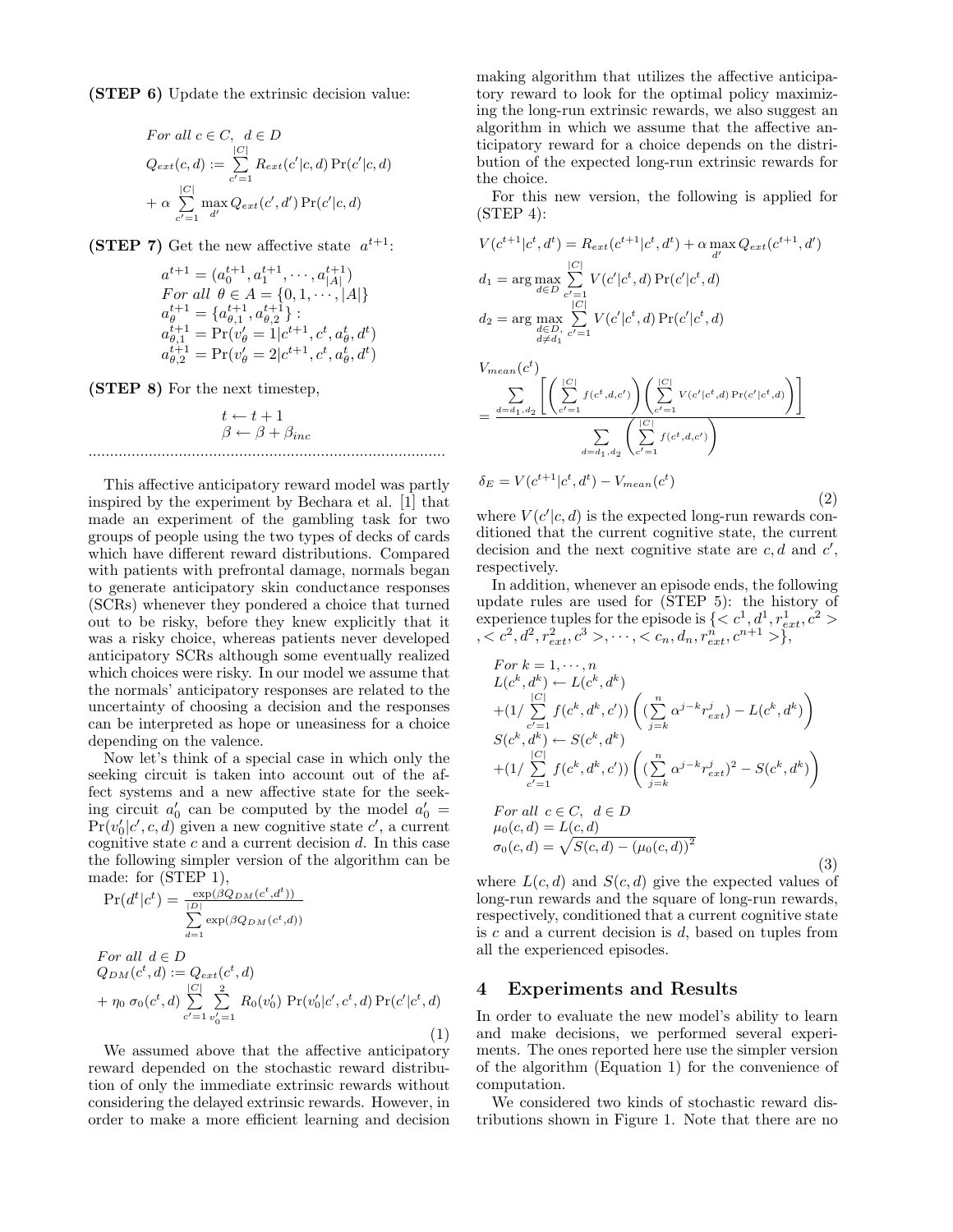

Figure 1: Two kinds of stochastic reward distributions of two arms: (a) right arm (mean  $= 10$ , std  $= 1$ ), left arm (mean  $= 8$ , std  $= 4$ ), (b) right arm (mean  $= 10$ , std = 4), left arm (mean = 8, std = 1).



Figure 2: Single-step decision making (stochastic twoarmed bandit type gambling tasks): the figures (a) and (b) for the reward distributions of Figure 1 (a), and the figures (c) and (d) for the reward distributions of Figure 1 (b). The lines show the averages over 100 experiments



Figure 3: A maze for a sequential decision-making problem: A, B and C are the points for decision making. m and s denote the mean and the standard deviation of a reward distribution given at  $(L)$ ,  $(R)$ ,  $(LL)$ , (LR), (RL) or (RR) points.



Figure 4: Sequential decision making (a maze task): the figures (a) and (b) show the probability of turning right for two different scale factors.

delayed future rewards for these kinds of single-step tasks.

In Figure 1 (a), the right arm has a reward distribution of the higher mean and the lower standard deviation, and the left arm has a reward distribution of the lower mean and the higher standard deviation. In this case, the optimal choice for a large number of times is the right arm because the right arm has the higher mean. Figure 2 (a) and (b) plots show the average results over 100 experiments for this case. Figure 2 (a) shows the expected extrinsic reward  $(Q_{ext})$  and the expected intrinsic reward (affective anticipatory reward) for choosing each arm. Note that the expected extrinsic reward for choosing each arm converges to the mean of the corresponding reward distribution. Also, the magnitude of the affective anticipatory reward for choosing each arm is roughly proportional to the uncertainty or standard deviation of the corresponding reward distribution. Moreover, in this task the affective anticipatory reward for choosing the left arm is negative and greater in magnitude, but that for choosing the right arm is positive and smaller in magnitude. Since the mean of the reward distribution of the left arm is smaller than that of the right arm, in our affect model the valence for choosing the left arm is 'bad' (or negative) and the valence for choosing the right arm is 'good' (or positive). Thus, the uncertainty or arousal for choosing the left arm serves as a larger magnitude negative signal, which is analogous to uneasiness (or perhaps feeling risky), and that for choosing the right arm serves as a smaller magnitude but positive signal, analogous to a feeling of hope (or perhaps feeling lucky).

For the reward distributions of Figure 1 (b), Figure 2 (c) and (d) plots show the average results over 100 experiments. We can see from Figure 2 (c) that in this task the affective anticipatory reward for choosing the right arm is positive and greater in magnitude (as hope), but that for choosing the left arm is negative and smaller in magnitude (as uneasiness).

For both gambling tasks in Figure 1, we compared different algorithms: (i) both cognition and affect (using both extrinsic and intrinsic rewards) with  $\eta_0 = 1$ , (ii) both cognition and affect with  $\eta_0 = 5$  (emphasizing intrinsic over extrinsic), (iii) cognition (using only